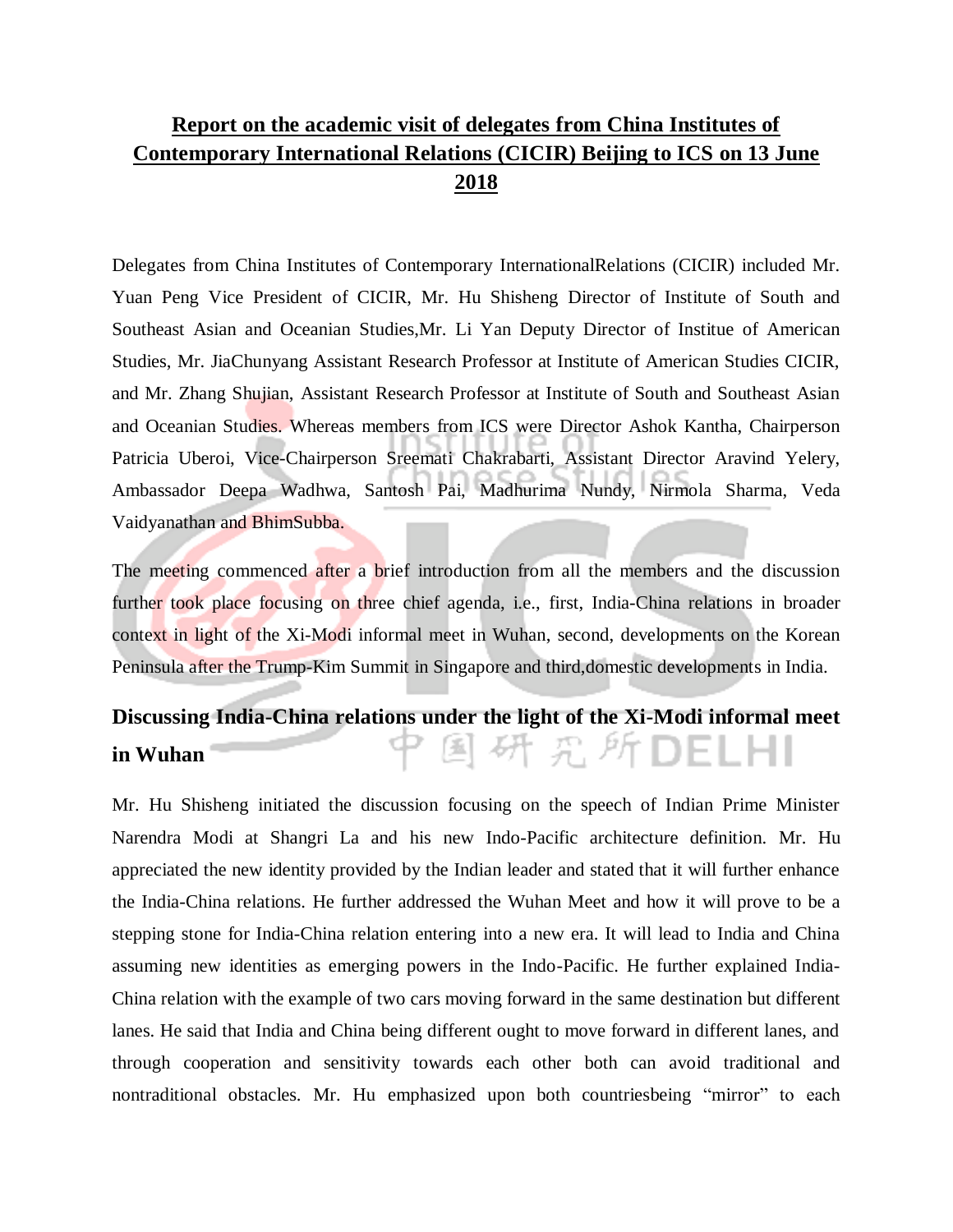otherthrough which they can learn and introspect. India and China being populouscountries required constant progress and to avoid situations like Doklam in future. Giving rest to his approach towards the discussion Mr. Hu said that being neighbors there will be differences but it is important to resolve the underlying issues of border, trade, Tibet etc. through cooperation.

Responding to Mr. Hu Shisheng's assessment, Director Ashok Kantha said that he shares his viewsand optimism. He further said that leaders of both the countries have met fourteen times and have made conscious efforts to enhance the relations which is a step forward instrengthening India-China relations. Further,Director Ashok Kantha said it is vital to recognize and address the structural problems to avoid conflicts. There is a need to address the differences which have accumulated over the years and those differences need to be managed. Imbalance in trade needs to be addressed and both countries need to look forward to a sustainable economic engagement. Speaking on the boundary disputes, Director Ashok Kantha said that boundary settlement requires strategic priority and there has been no visible progress in the direction in the last decade which has further fueled pessimism on both sides of the border. On this, Ambassador Deepa Wadhwa pointed towards the need to reduce the bilateral difference such that India and China can work together with ease.

Further, Vice-Chairperson Sreemati Chakrabarti raised a question about the significance of an informal summit compared to formal ones, to which Mr. Hu answered that informal summits allow more space for bilateral talks on multiple topics plus providemore clarity and time whereas, formal summits are conducted under a particular framework which leaves less room for innovative or out of the frame discussion. He also said that this is becoming a political fashion and shall become common practice near future. On the question of collaboration in the extended neighborhood, the cooperation and developmental projects in Afghanistan and Myanmar were discussed along with their viability.

## **Discussing developments in the Korean Peninsula after the Trump-Kim Summit in Singapore**

Discussion on developments in the Korean Peninsula started with a question by Chairperson Uberoi about how Trump's unpredictability affects the strategic thinking and planning to which Mr. Peng answered saying that it is not necessary to react to Trump and he remains a common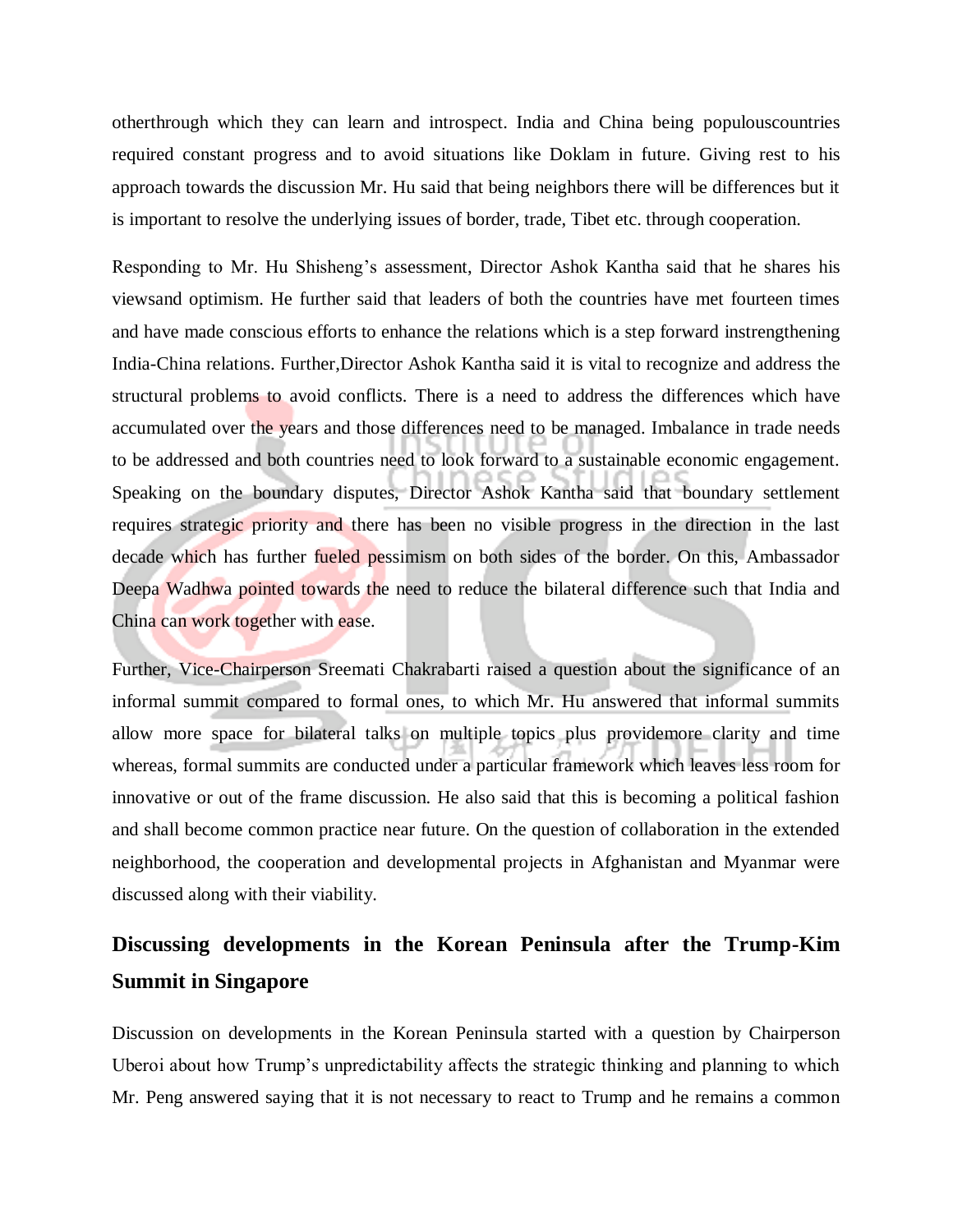challenge to all. He further said that it is required to continue and maintain the traditional channels of communication and trade as old establishments in the US are to stay whereas the rise of Trump is a temporary phenomenon.

Focusing on the recent developments in Korean Peninsula Mr. Peng started with elaborating on the history of the region from 1950's onward, then the 1994 Framework agreement to the 2002 Axis of the Evil declaration and 2005Six-Party Talks. He said that attempts for reconciliation failed due to nuances in domestic politics in the US and former President Obama's policy of "strategic patience". It is believed that President Trump's aim was to portray himself better than his predecessors and thus he approached China for help. China being equally againstNorth Korea 's accumulation of nukes and concerned about the war in Korea decided to help. However, Chairman Kim remained reluctant until 2016 for any meeting and continued testing the ballistic missiles. In his recent talks with Trump, Kim was looking for something in between reduction of nuclear weapons and personal survival. However, he became hesitant after John Bolton advocated the "Libya model."

To put an end to this Kim Jong Un, met President Xi Jinping in China twice before heading for Singapore summit. He also met President Moon in the Korean De-Militarized Zone (DMZ) in order to prepare for the summit. These meetings clearly point towards the significance of China in the whole affair, moreover, it can also be observed through the aircraft diplomacy as Kim Jong Un headed to Singapore in an Air China aircraft. The unfolding of events in Singapore went in coherence with Chinese foreign policy regarding North Korea- a "freeze for freeze" program under which denuclearization will go together with peace accord and security mechanism. This, however, was in contrast to what the US wanted to pursue.

Director Ashok Kantha then asked how the denuclearisation is assessed by US, North Korea, and China as it is perceived they all have a different stand on denuclearisation. Mr. Hu answered that denuclearizationof North Korea basically has to do with cease in the creation of more nukes. However, for the US it was Complete, Verifiable, Irreversible Denuclearisation ( CVID) and for China, it lies somewhere between hundred percent nuclear disarmament and a slow step by step process. However, for now, Trump only has the promise of denuclearization and halt on production and testing of more Inter-Continental Ballistic Missiles (ICBMs),moreover, he is least interested in the regime change in North Korea.